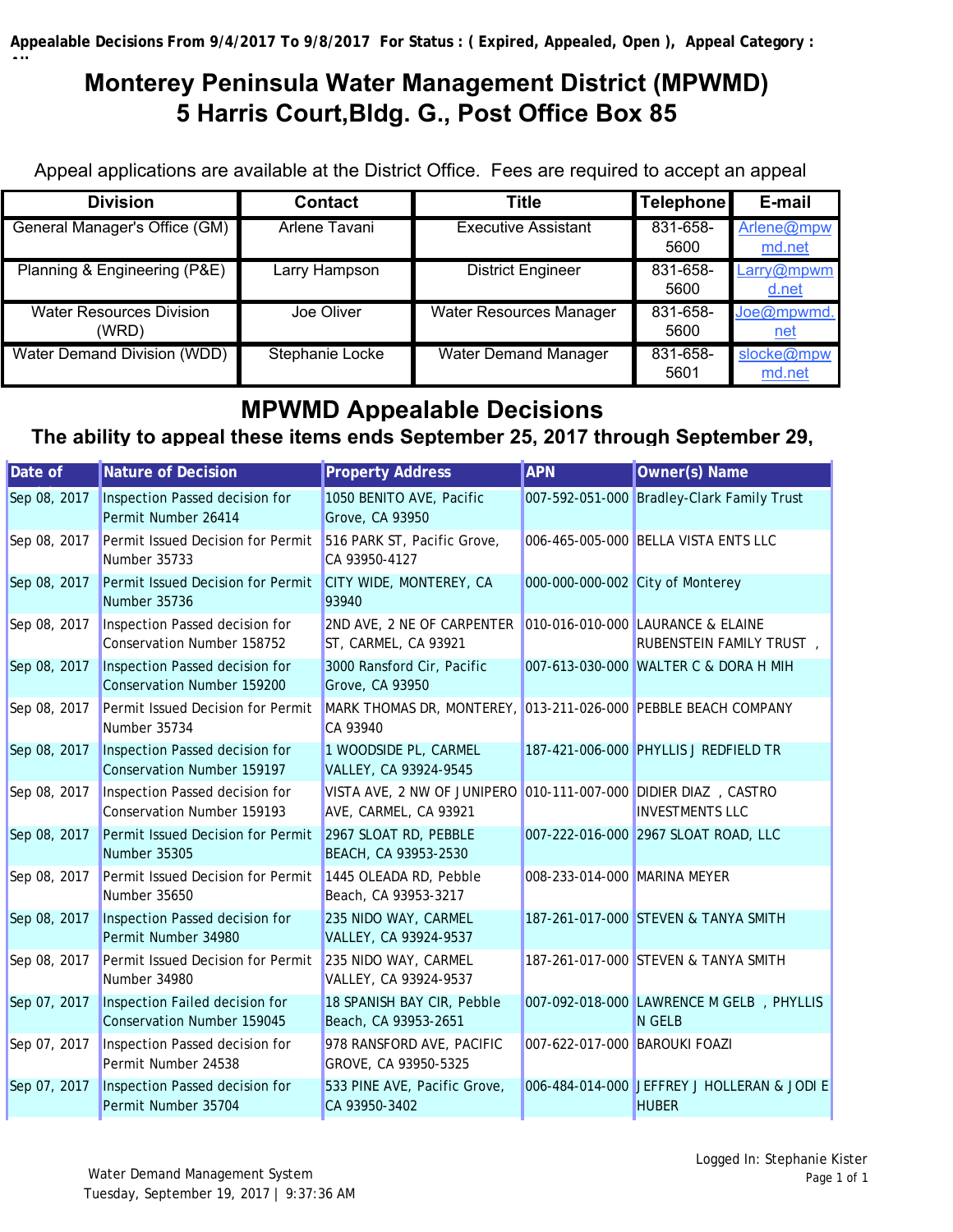## **Appealable Decisions From 9/4/2017 To 9/8/2017 For Status : ( Expired, Appealed, Open ), Appeal Category :**

| Sep 07, 2017 | Inspection Failed decision for<br>Permit Number 26414                                                           | 1050 BENITO AVE, Pacific<br>Grove, CA 93950                                     |                                 | 007-592-051-000 Bradley-Clark Family Trust                                 |
|--------------|-----------------------------------------------------------------------------------------------------------------|---------------------------------------------------------------------------------|---------------------------------|----------------------------------------------------------------------------|
| Sep 07, 2017 | Inspection Failed decision for<br>Permit Number 18899                                                           | 1520 VENADERO RD, Pebble<br>Beach, CA 93953                                     |                                 | 008-422-011-000 Peter, trustee Vaughn                                      |
| Sep 07, 2017 | Inspection Failed decision for<br>Permit Number 35342                                                           | 1557 CYPRESS DR, Pebble<br>Beach, CA 93953                                      |                                 | 008-401-001-000 ATT SERVICES INC                                           |
| Sep 07, 2017 | Inspection Passed decision for<br>Permit Number 31697                                                           | 815 17 MILE DR, Pacific Grove, 006-621-059-000 LANA TANZI<br>CA 93950-4730      |                                 |                                                                            |
| Sep 07, 2017 | Inspection Passed decision for<br>Permit Number 31697                                                           | 815 17 MILE DR, Pacific Grove, 006-621-059-000 LANA TANZI<br>CA 93950-4730      |                                 |                                                                            |
| Sep 07, 2017 | Inspection Passed decision for<br>Permit Number 31697                                                           | 815 17 MILE DR, Pacific Grove, 006-621-059-000 LANA TANZI<br>CA 93950-4730      |                                 |                                                                            |
| Sep 07, 2017 | Inspection Passed decision for<br>Permit Number 35069                                                           | 224 18TH ST, Pacific Grove,<br>CA 93950-3302                                    | 006-292-008-000 Randall Carlock |                                                                            |
| Sep 07, 2017 | Inspection Passed decision for<br>Permit Number 35336                                                           | 321 ASILOMAR AVE, PACIFIC<br>GROVE, CA 93950-2007                               | 006-392-035-000 DAVID HUFF      |                                                                            |
| Sep 07, 2017 | Inspection Failed decision for<br>Conservation Number 159186                                                    | 516 PARK ST, Pacific Grove,<br>CA 93950-4127                                    |                                 | 006-465-005-000 BELLA VISTA ENTS LLC                                       |
| Sep 07, 2017 | Inspection Passed decision for<br>Permit Number 34716                                                           | 25391 QUAIL SUMMIT,<br>MONTEREY, CA 93940-6616                                  |                                 | 416-161-028-000 MIGIRDIC & TALIN TERSAKYAN                                 |
| Sep 07, 2017 | Permit Issued Decision for Permit<br>Number 34716                                                               | 25391 QUAIL SUMMIT,<br>MONTEREY, CA 93940-6616                                  |                                 | 416-161-028-000 MIGIRDIC & TALIN TERSAKYAN                                 |
| Sep 07, 2017 | Permit Issued Decision for Permit<br>Number 35702                                                               | 833-851 Wainwright, CA 93940 001-372-022-000 JONATHAN RASMUSSEN                 |                                 |                                                                            |
| Sep 07, 2017 | Permit Issued Decision for Permit 833-851 Wainwright, CA 93940 001-372-022-000 JONATHAN & MERYL<br>Number 35700 |                                                                                 |                                 | RASMUSSEN & FREDERICK III &                                                |
| Sep 07, 2017 | Inspection Passed decision for<br>Permit Number 35140                                                           | 2810 FOREST LODGE RD,<br>PEBBLE BEACH, CA 93953-2642                            |                                 | 007-101-025-000 THE REHA FAMILY TRUST                                      |
| Sep 06, 2017 | Inspection Failed decision for<br>Conservation Number 159184                                                    | 9663 WILLOW CT, CARMEL, CA 416-531-078-000 MATTHEW STEPHEN COOK &<br>93923      |                                 | <b>ARLYNE GUTMANN</b>                                                      |
| Sep 06, 2017 | Inspection Passed decision for<br>Conservation Number 158582                                                    | 805 DICKMAN AVE, Monterey,<br>CA 93940-1832                                     |                                 | 001-103-006-000 James E. Drewrey Living<br>Trust, SEBASTIAN G DAVI TR      |
| Sep 06, 2017 | Inspection Failed decision for<br>Conservation Number 159182                                                    | 9TH AVE, 2 NW OF TORRES ST, 010-083-020-000 AGNES F GUMP TR<br>CARMEL, CA 93921 |                                 |                                                                            |
| Sep 06, 2017 | Inspection Passed decision for<br>Conservation Number 159180                                                    | 867 W FRANKLIN ST,<br>MONTEREY, CA 93940-2231                                   |                                 | 001-391-033-000 JOHN SILVESTRINI &<br><b>GERTRUDE VETTERLEIN</b>           |
| Sep 06, 2017 | Inspection Passed decision for<br>Permit Number 35187                                                           | 200 VIA GAYUBA, Monterey,<br>CA 93940-4323                                      | 001-791-001-000 LAURA L GARCIA  |                                                                            |
| Sep 06, 2017 | Inspection Failed decision for<br>Permit Number 35140                                                           | 2810 FOREST LODGE RD,<br>PEBBLE BEACH, CA 93953-2642                            |                                 | 007-101-025-000 THE REHA FAMILY TRUST                                      |
| Sep 06, 2017 | Inspection Passed decision for<br>Conservation Number 157642                                                    | 1654 GRANADA ST, SEASIDE,<br>CA 93955-4631                                      |                                 | 012-662-009-000 Clayton & Jeanine B. & Keller<br>Mark J. Seitman, VERNON L |
| Sep 06, 2017 | Inspection Passed decision for<br>Conservation Number 159155                                                    | 180 CALLE DE LA VENTANA,<br>CARMEL VALLEY, CA 93924-                            |                                 | 189-441-016-000 BESSEY FAMILY TRUST                                        |
| Sep 06, 2017 | Inspection Passed decision for<br>Conservation Number 158970                                                    | 987 PALOMA RD, DEL REY<br>OAKS, CA 93940-5611                                   |                                 | 012-543-012-000 BLAKE A SARDINA                                            |
| Sep 06, 2017 | Permit Issued Decision for Permit<br>Number 35726                                                               | SAN ANTONIO AVE, 2 SE OF<br>13TH AVE, CARMEL, CA 93921                          |                                 | 010-287-011-000 DALE C & MARGARET A BYRNE<br><b>LIVING TRUST</b>           |
| Sep 06, 2017 | Permit Issued Decision for Permit<br>Number 35728                                                               | 623 LIGHTHOUSE AVE,<br>Monterey, CA 93940-1007                                  | 001-066-005-000 CHONG REA PAK   |                                                                            |